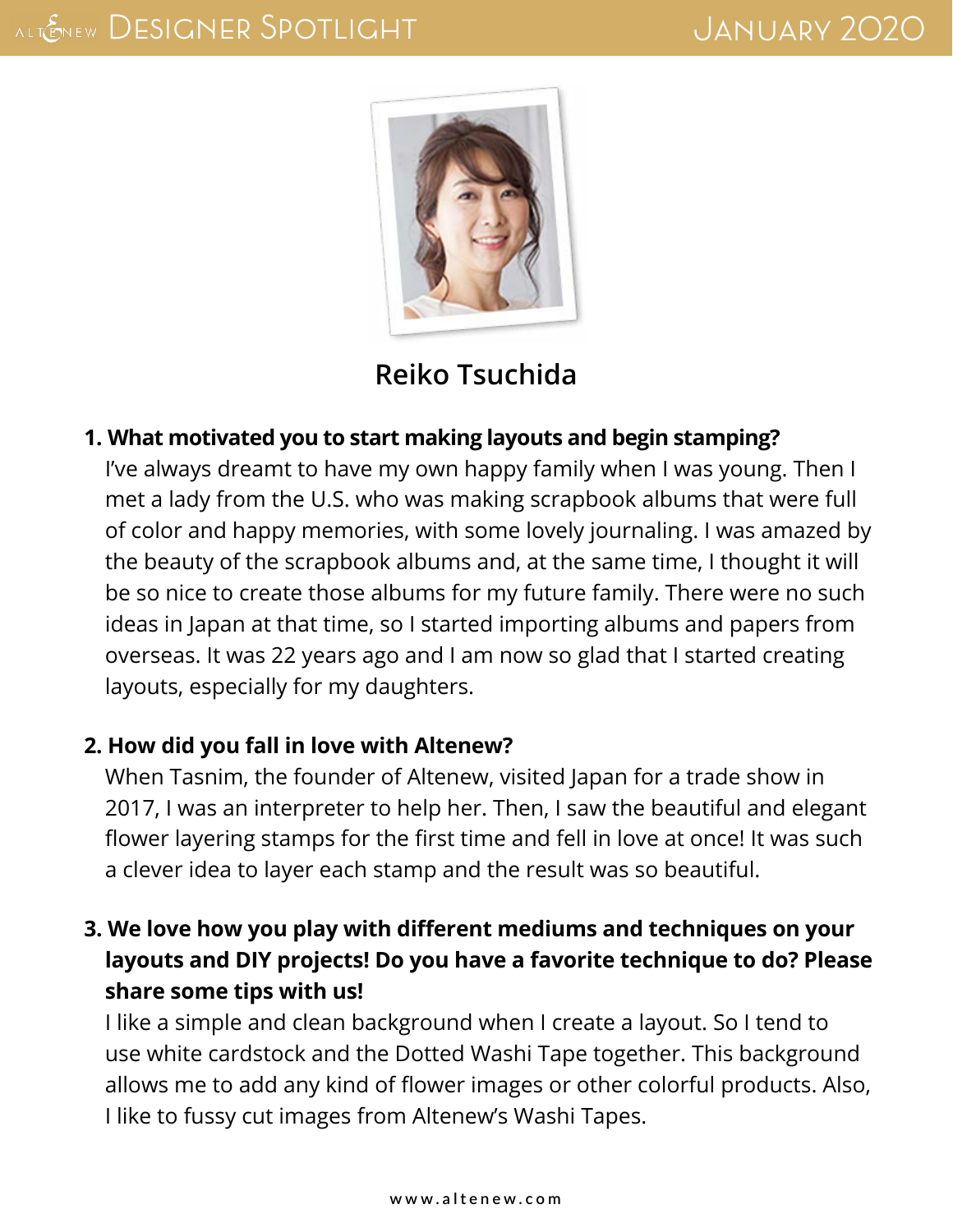### **4. Do you have a specific style that you are comfortable with or like to stick to?**

I always want to focus on pictures. Before creating a layout, I look closely at my pictures and choose colors that coordinate with the colors in the pictures. So I don't know what exactly my style is, but I just like adding colors and embellishments that I think will look nice next to my pictures.

### **5. Can you share a favorite layout or project that you made previously using Altenew products?**

I like to use Altenew's scrapbook collections a lot! Whenever I receive a collection box directly from the warehouse, I use my most favorite materials from the collection and enjoy creating a layout. I really like [my first 2 layouts](https://altenewscrapbook.com/2017/08/17/august-guest-designer-reiko-tsuchida/) which I created as a guest designer, and I also like my *'Winter Snow Day' layout* which received many comments on the blog post. I always enjoy reading comments on my blog post. Thank you so much for writing them!

**6. This is just for fun! If you can choose only three crafting supplies for the rest of your life, what would you choose?** Papers, stickers, and flower stamps.



*Products Used: [Reflection Scrapbook Kit](https://altenew.com/products/reflection-scrapbook-kit), [Sea Glass Crisp Dye Ink](https://altenew.com/products/sea-glass-crisp-dye-ink)*